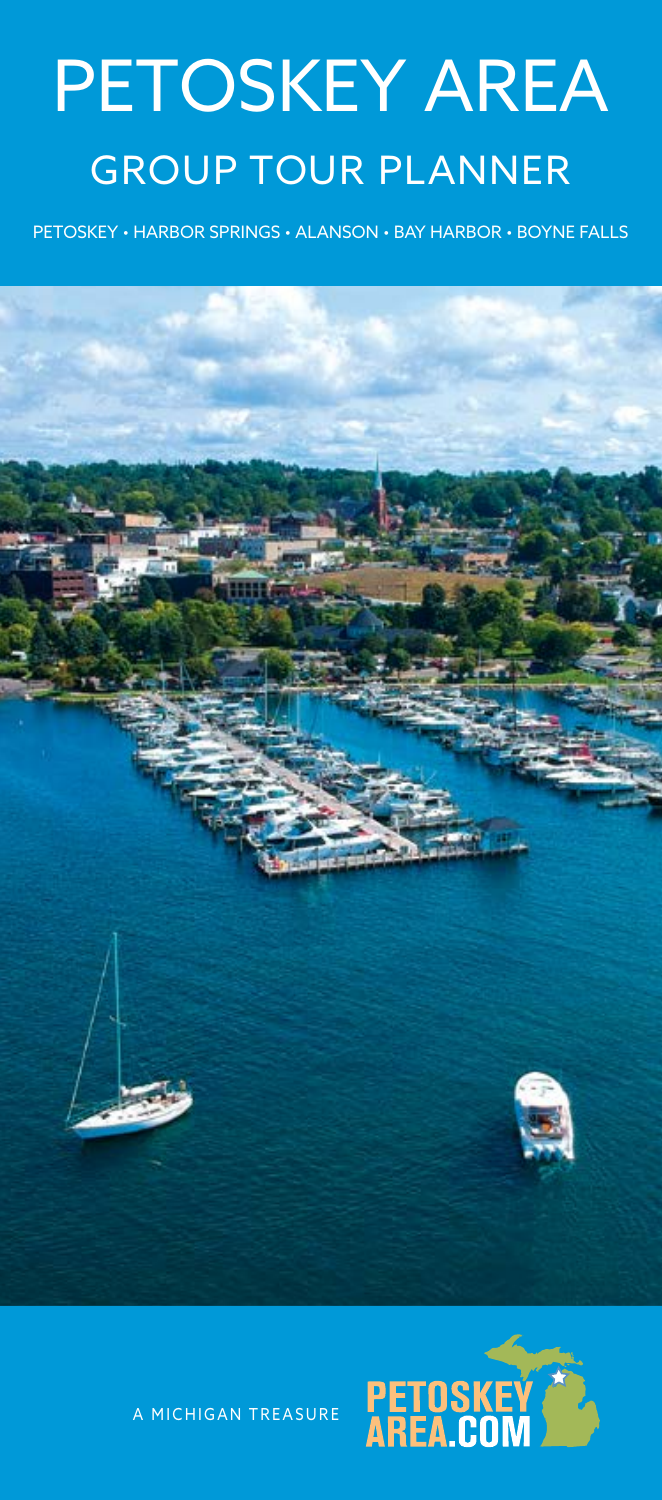

## WELCOME TO A MICHIGAN TREASURE.

Groups of all sizes have been visiting the Petoskey Area of northern Michigan for years. They've been attracted by our scenic beauty, easygoing friendliness and Victorian charm.

Your group will find a wide diversity of activities and attractions. And you'll find a number of grouporiented extras including:

- "Welcome to the Petoskey Area" orientations and step-on guide service
- Advice on accommodations
- Pleasant group setups in restaurants
- Arrangements for side trips, historical and color tours
- Coordination with special events

The Petoskey Area Visitors Bureau is here to help in any way we can. We look forward to seeing you soon.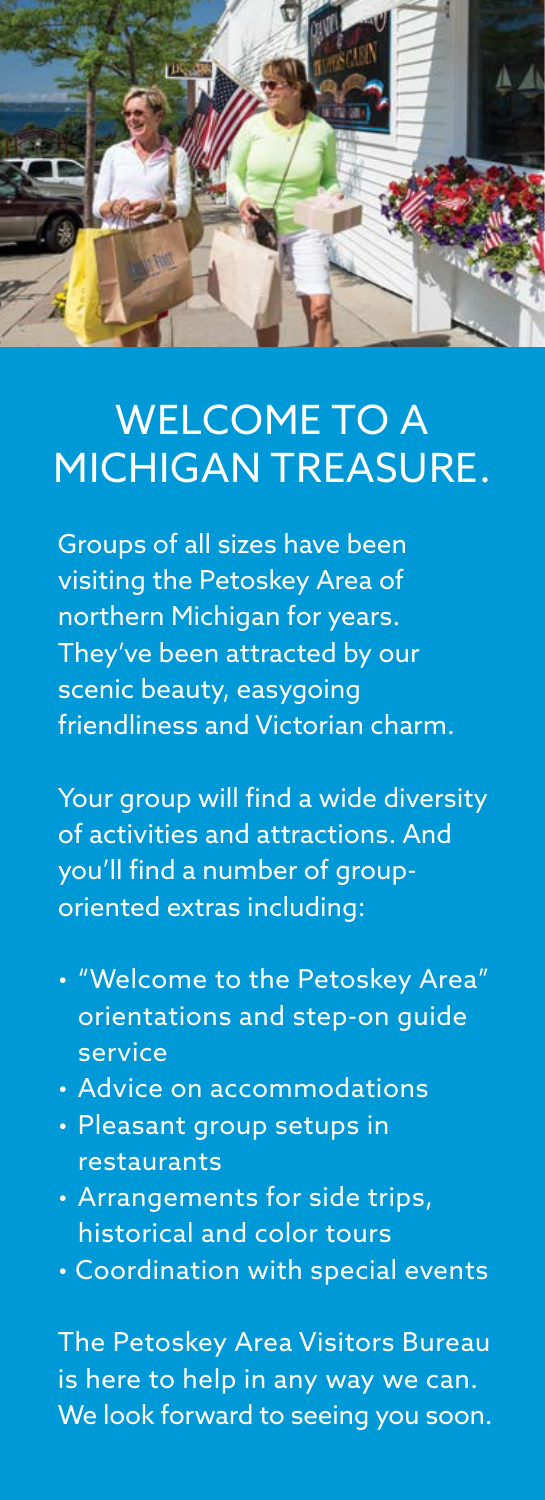## STEP-ON GUIDE SERVICE



Qualified guides are available to provide an informative tour of the Petoskey area. Please contact:

**Petoskey Area Visitors Bureau**, Petoskey 231.348.2755 ~ [PetoskeyArea.com](http://PetoskeyArea.com)  [suzanne@petoskeyarea.com](mailto:suzanne@petoskeyarea.com) 

**Little Traverse Historical Museum**  231.347.2620 ~ [petoskeymuseum.org](http://petoskeymuseum.org)  [info@petoskeymuseum.org](mailto:info@petoskeymuseum.org)

**Petoskey Yesterday**, Petoskey 517.290.3162 ~ [petoskeyyesterday.com](http://petoskeyyesterday.com) [chrisglht@aol.com](mailto:chrisglht@aol.com)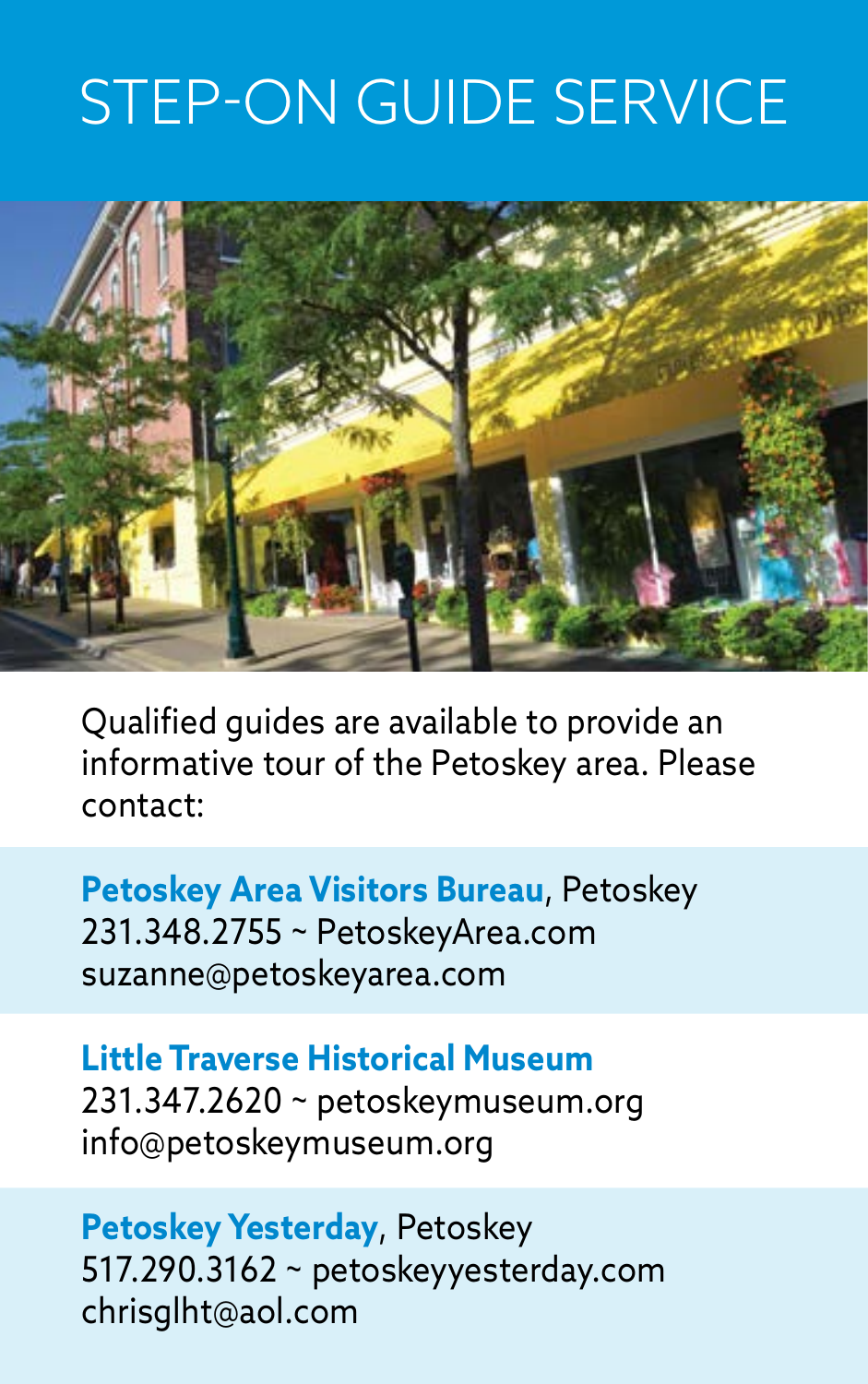## DINING



The Petoskey Area offers just about any type of dining experience and has some of the finest gourmet and specialty restaurants you'll find anywhere. Experience local dishes like freshly caught whitefish and morel mushrooms.

Plus, there are plenty of choices for casual dining or fast food. Groups are welcome and treated with traditional northern Michigan hospitality.

## RESTAURANTS IN THE IMMEDIATE AREA

**Boyne Mountain**, Boyne Falls 844.773.8321 ~ 231.549.6000 [boynemountain.com](http://boynemountain.com) 

Full menu in main dining room. Alpine atmosphere. Menu features regional specialties. Dining also available at Deer Lake Restaurant. Both moderate to expensive. Private dinners, barbecues, theme dinners and buffets available for groups on request. Separate cocktail lounge.

Unparalleled lake views accompany a generous breakfast buffet in the Sagamore Room. Moderate to expensive. The Inn Café serves coffees and teas from Starbucks and offers deli sandwiches, salads, ice cream, and snacks. Moderate. Vintage Chophouse | Wine Bar embodies the charm of the classic all-American steakhouse, complemented by elements of an upscale lounge. Vintage is that quintessential retreat where adults come to indulge and l. Moderate to expensive.

**The Highlands**, Harbor Springs 855.229.3421 ~ 231.526.3000 [highlandsharborsprings.com](http://highlandsharborsprings.com)

Fine dining in main dining room. Bavarian decor. Varied menu. Dining also available at the Country Club of Boyne. Both moderate to expensive. Private dinners, barbecues, special theme dinners, and buffets available on request. Separate cocktail lounge.

Young Americans Dinner Theatre in summer months. Includes dining and live entertainment by energetic young performers who stage a professional show. Group reservations required.

**Inn At Bay Harbor**, Autograph Collection, Bay Harbor 844.773.8319 ~ 231.439.4000 [innatbayharbor.com](http://innatbayharbor.com) 

**Odawa Casino**, Petoskey 877.4.GAMING (877.442.6464) ~ 231.439.6100 [odawacasino.com](http://odawacasino.com)

Sage Restaurant offers exceptional cuisine served in an elegant, sophisticated setting. Moderate to expensive. Lighter fare like favorite soups, salads and sandwiches are served in the Copper Café. Moderate.

**Stafford's Bay View Inn**, Bay View 800.258.1886 ~ 231.347.2771 [thebayviewinn.com](http://thebayviewinn.com)

Dining located in restored century-old country inn overlooking Little Traverse Bay. In historic Bay View. Moderate to expensive.

**Stafford's Perry Hotel**, Petoskey 800.737.1899 ~ 231.347.4000 [theperryhotel.com](http://theperryhotel.com)

Fine dining overlooking the bay in turn-ofthe-century landmark hotel. Casual dining also offered in the Noggin Room Pub. Close to Gaslight Shopping District. Moderate to expensive.

**Terrace Inn and 1911 Restaurant**, Bay View 800.530.9898 ~ 231.347.2410 [theterraceinn.com](http://theterraceinn.com) 

Dining room in authentically restored Victorian resort hotel in the heart of the historic Bay View area. Regional specialties. Moderate.

For other dining options, please contact the Petoskey Area Visitors Bureau. 231.348.2755 [PetoskeyArea.com](http://PetoskeyArea.com)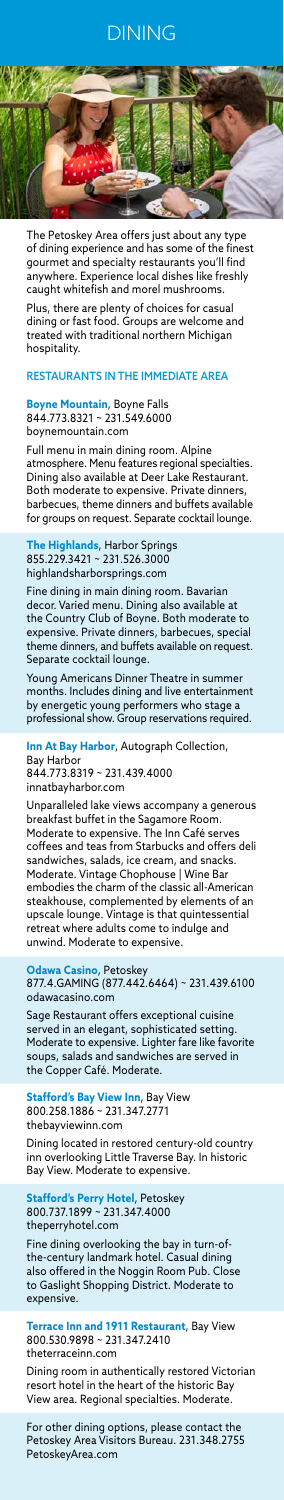## ITINERARIES



Eight one-day itineraries follow. Select one, or group a few together, for a two- or three-day stay. Some are tours of the immediate area, some include regional attractions, and some are geared to a particular interest. All have something unique to offer you and your group.

If none of these itineraries exactly suit your needs, we'll help you plan whatever you'd like to offer your group.

## TOUR #1 — MACKINAC ISLAND

- •Breakfast at hotel or restaurant of choice
- Depart for Mackinaw City
- Ferry to Mackinac Island
- •Carriage tour of the island including Skull Cave, Arch Rock and Surrey Hill Square
- Lunch at the Grand Hotel
- •Tour of Fort Mackinac (optional)
- Shopping/browsing on the island
- Ferry back to Mackinaw City
- •Return to hotel
- Dinner

## TOUR #2 — INDIAN RIVER/GAYLORD/PETOSKEY

- •Breakfast at hotel or restaurant of choice
- •Bus to Indian River's Cross In The Woods, the world's largest crucifix, and 50-bell carillon
- Drive to the Gaylord area for a view of elk in natural habitat
- Lunch in Boyne City
- •Tour Kilwins Chocolate Kitchen
- Free time for shopping in the historic Gaslight District in Petoskey
- •Return to hotel
- Dinner

## TOUR #3 — CHARLEVOIX/PETOSKEY

- •Breakfast at hotel or restaurant of choice
- Depart for Royal Farms, south of Charlevoix
- •Tour Castle Farms
- •Visit the Earl Young Mushroom Houses
- Lunch at Stafford's Weathervane Restaurant
- Free time for shopping in Charlevoix
- •Travel to Lavender Hill Farm
- •Return to Petoskey and hotel
- Dinner

TOUR #4 — SOO LOCKS/MACKINAW CITY/

## HARBOR SPRINGS

- •Breakfast in hotel or restaurant of choice
- •Board buses for 95-mile drive to Sault Ste. Marie and a tour of the Soo Locks, the world's longest parallel lock system
- Lunch
- Drive back to Michigan's lower peninsula over the Mackinac Bridge, stopping at either Fort Michilimackinac or Historic Mill Creek Discovery Center
- •Return to Harbor Springs via Cross Village and M-119 (Shore Drive), driving through the famous "Tunnel of Trees"
- Free time for shopping in Harbor Springs
- •Return to hotel
- Dinner

## TOUR #5 – FARM TOUR

- •Breakfast at hotel or restaurant of choice
- Lavender Hill Farm tour
- •Pond Hill Farm tour and lunch
- Mackinaw Trail Winery (sip & paint or just sip)
- Maple Moon Sugarbush, Bill's Farm Market or Coveyou Scenic Farm
- •Return to hotel
- Dinner

## TOUR #6 — HARBOR SPRINGS/ CROSS VILLAGE/INDIAN RIVER

- •Breakfast at hotel or restaurant of choice
- •Tour of Harbor Springs, one of the country's "All-American Cities"
- Scenic drive along M-119 through "Tunnel of Trees" to Cross Village
- •Continue on to Historic Mill Creek, an 18th century water-powered sawmill near Mackinaw City
- Lunch
- Drive to Indian River Shrine with world's largest crucifix and 50-bell carillon
- •Return to hotel
- Dinner

## TOUR #7 — HEMINGWAY'S MICHIGAN

Ernest Hemingway spent many of his boyhood summers in the Petoskey Area. He had a cottage on Walloon Lake (which is now a private residence), but also frequented businesses around the tiny community.

Ask for a map highlighting some of the locations associated with young Ernest, including the statue in downtown Petoskey. During the tour, you'll find plaques with even more information at some of the sites.

While exploring Hemingway's history, also visit Lavender Hill Farm, the largest lavender farm in Michigan. And stop by the Village at Bay Harbor, an upscale community on the shores of Little Traverse Bay, which offers dining and shopping.

Call 800-845-2828 for further details on this tour.

TOUR #8 – DOWNTOWN PETOSKEY/ HARBOR SPRINGS

- •Breakfast at hotel or restaurant of choice
- •Bay View tour
- •Kilwins Chocolate Kitchen tour
- Shopping in Gaslight District
- •Travel to Harbor Springs, lunch at The Pier restaurant
- •Return to Petoskey and Little Traverse History Museum
- Split into small groups to explore on your own
- •Return to hotel
- Dinner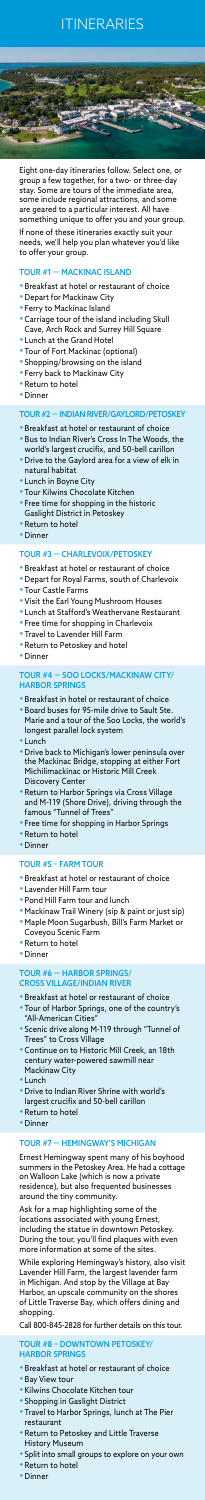## **ATTRACTIONS**



### **Bay View**

231.347.6225 ~ [bayviewassociation.org](http://bayviewassociation.org) 

This mid-19th century community has nearly 500 Victorian buildings on the National Register of Historic Places and is designated as a National Historic Landmark by the Department of the Interior. Concerts, lectures, religious services and musical performances are offered throughout the summer.

## **Castle Farms**

## 231.237.0884 ~ [castlefarms.com](http://castlefarms.com)

Tours are available by appointment for groups of 10 or more at Castle Farms, a restored castle with beautiful gardens located in Charlevoix. You can choose to explore at your own pace on a self-guided tour, or your group can be immersed in the experience with one of their expert tour guides.

### **Crooked Tree Arts Center**

231.347.4337 ~ [crookedtree.org](http://crookedtree.org)

Experience art exhibits, a gallery, demonstrations, plays and musical performances.

## **Great Lakes Center for the Arts**  231.439.2600 ~ [greatlakescfa.org](http://greatlakescfa.org)

The Great Lakes Center for the Arts is a stateof-the-art performing arts venue with yearround, world-class performances, affordable ticket pricing, and a robust education program. Serving as a cultural and social hub, the Center includes a beautifully crafted, intimate 500-seat theater housing a large stage with technology that meets the demands of internationally acclaimed artists and companies. Tickets and more information available at [greatlakescfa.org.](http://greatlakescfa.org)

### **Harbor Springs History Museum**  231.526.9771 ~ [harborspringshistory.org](http://harborspringshistory.org)

The museum is operated by the Harbor Springs Area Historical Society and is located in the former city hall building. Ask about the Shay hexagon house. Call for hours and admission.

#### **Kilwins Chocolate Kitchen**  231.347.4831 ~ [kilwins.com](http://kilwins.com)

Tour this local candy company and have a free sample while you are here! Just one taste and

you'll know why Kilwins is a favorite group stop!

### **Lavender Hill Farm**

231.582.3784 ~ [lavenderhillfarm.com](http://lavenderhillfarm.com)  Take a tour, visit the gift shop or take part in one of the many farm activities.

### **Little Traverse History Museum**

231.347.2620 ~ [petoskeymuseum.org](http://petoskeymuseum.org) 

On Petoskey's waterfront in a restored train depot. Group tours available.

## **Little Traverse Wheelway**

[trailscouncil.org](http://trailscouncil.org)

26-mile paved non-motorized recreational trail linking Charlevoix with Harbor Springs via Bay Harbor's West & East Parks, Petoskey's Magnus & Bayfront Parks, Bay View, Petoskey State Park and the Harbor Springs Airport. Incredible vistas are an added incentive to do a group walk or bike ride.

#### **Odawa Casino**

877.4.GAMING (442.6464) ext 8088 [odawacasino.com](http://odawacasino.com)

The Odawa Casino is ready and waiting for you with gaming, food and entertainment. This gorgeous casino offers over 1,000 slot machines and a variety of table games (blackjack, poker, roulette, craps, etc.). There are two dining options (Copper Café and Sage Restaurant). Beverage options include the Rendezvous Lounge and Victories Sports & Entertainment.

## **Petoskey Wine Region**

[petoskey.wine](https://petoskey.wine)

Experience exceptional northern Michigan wines and share in the delightful atmosphere and scenery. The exposed bluffs and river gorges along the Lake Michigan shoreline pair with warm breezes from Little Traverse Bay, creating a microclimate where grapes flourish. Visit the trail and sample international awardwinning wine. Find information on more than a dozen wineries in the Petoskey Area at petoskey.wine.

#### **Pointer Boat**

[pointerboat.com](http://pointerboat.com)

1½ hour tour of Little Traverse Bay on a restored 1943 boat. 12-guest maximum.

## **Shopping**

Contact the local chambers of commerce or check out their websites for a directory of shops. Or better yet, just stop by and find out why you can't leave our area without a shopping bag or two in your hand.

Boyne Area Chamber of Commerce 231.582.6222 ~ [boynechamber.com](https://www.boynechamber.com)  Harbor Springs Area Chamber of Commerce 231.526.7999 ~ [harborspringschamber.com](http://harborspringschamber.com) Petoskey Regional Chamber of Commerce 231.347.4150 ~ [petoskeychamber.com](http://petoskeychamber.com) 

**The Young Americans Dinner Theatre**  855.229.3421 ~ [highlandsharborsprings.com](http://highlandsharborsprings.com) This talented troupe of young people will sing and dance their way into your hearts while serving a terrific dinner. July and August only at The Highlands.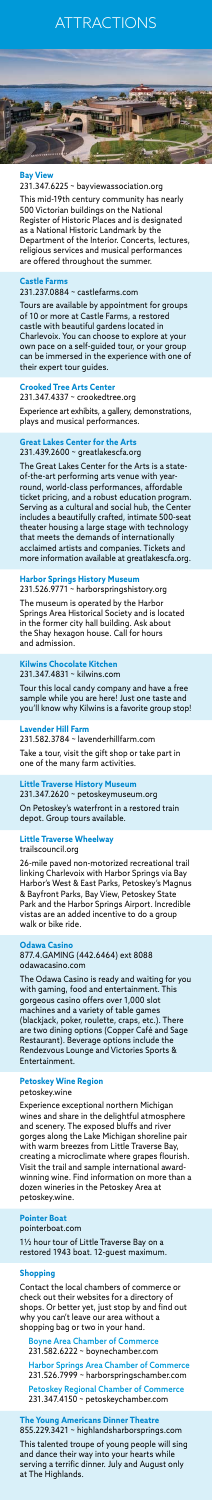## REGIONAL (DAY TRIPS)



**Cross In The Woods**, Indian River 231.238.8973 ~ [crossinthewoods.com](http://crossinthewoods.com)

55-foot-high cross with a seven-ton bronze figure of Jesus. Also, a 525 nun-doll museum in Indian River, overlooking Burt Lake. Approximately 20 miles from Petoskey.

**Fort Mackinac**, Mackinac Island 906.847.3328 ~ [mackinacparks.com](http://mackinacparks.com) 

National Historic Landmark built during the American Revolution. Battle re-enactments in period dress. Regularly scheduled tours in season.

### **Fort Michilimackinac**, Mackinaw City 906.847.3328 ~ [mackinacparks.com](http://mackinacparks.com)

Authentic replica of 1714 fort. Activities include musket firings, a French dance and a mock French wedding. Archeological dig in progress. Craftsmen demonstrating work, in season.

#### **Mackinac Bridge**

[mackinacbridge.org](http://mackinacbridge.org)

Completed in 1957 to join Michigan's upper and lower peninsulas, "Big Mac" stretches five miles over the Straits of Mackinac. The bridge took four years and 2,500 workers to complete.

## **Mackinac Island**

[mackinacisland.org](http://mackinacisland.org) 

World-famous attraction reachable via 15-20 minute ferry ride. Carriage tours of the island (no cars allowed). 35 miles northeast of Petoskey.

### **Historic Mill Creek Discovery Center**  906.847.3328 ~ [mackinacparks.com](http://mackinacparks.com)

Operating water-powered sawmill built in the 1780s. Scenic area for picnics. Craft demonstrations. Approximately 35 miles northeast of Petoskey, four miles from Mackinaw City.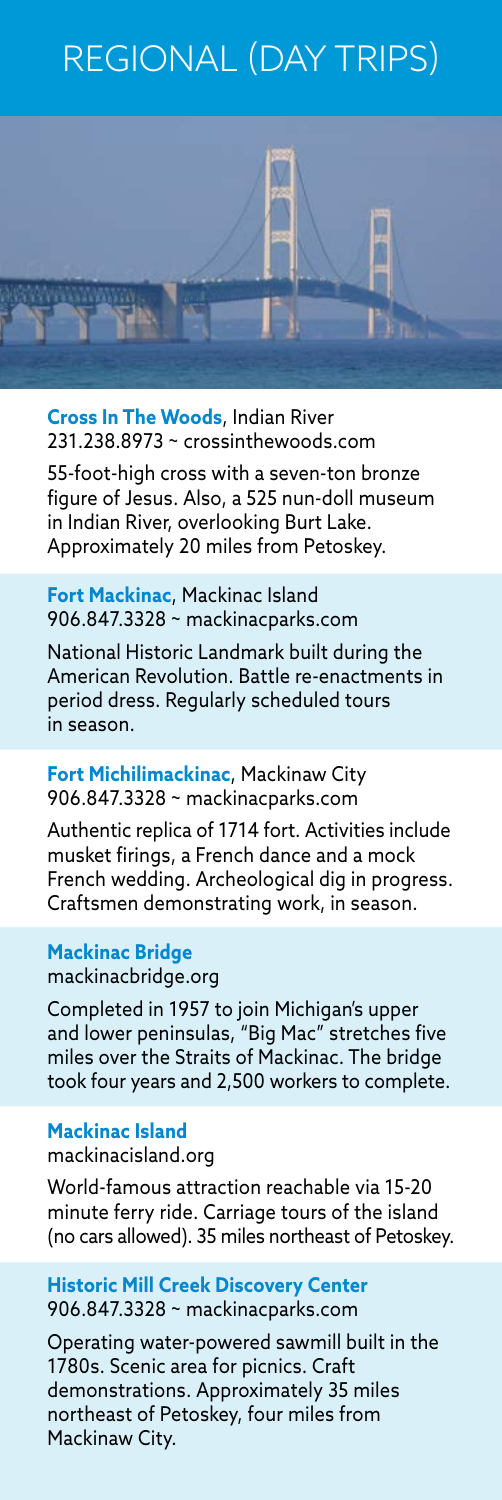## SCENIC DRIVES



Several routes offer panoramic vistas of sand dunes, sparkling blue Little Traverse Bay and numerous inland lakes. Shore Drive (M-119) from Harbor Springs to Cross Village is renowned for spectacular views of the bay from high bluffs. Road leads through the famous "Tunnel of Trees."

#### **Soo Locks Boat Tours**, Sault Ste. Marie 906.632.6301 ~ [soolocks.com](http://soolocks.com)

Boat trips through the world's largest parallel lock system, leaves from Sault Ste. Marie, 95 miles northeast of Petoskey.

#### **Traverse City Area**

[traversecity.com](http://traversecity.com) 

Well-known resort area. Orchard, winery and Music House tours. Site of famous Cherry Festival, held annually. Approximately 70 miles southwest of Petoskey.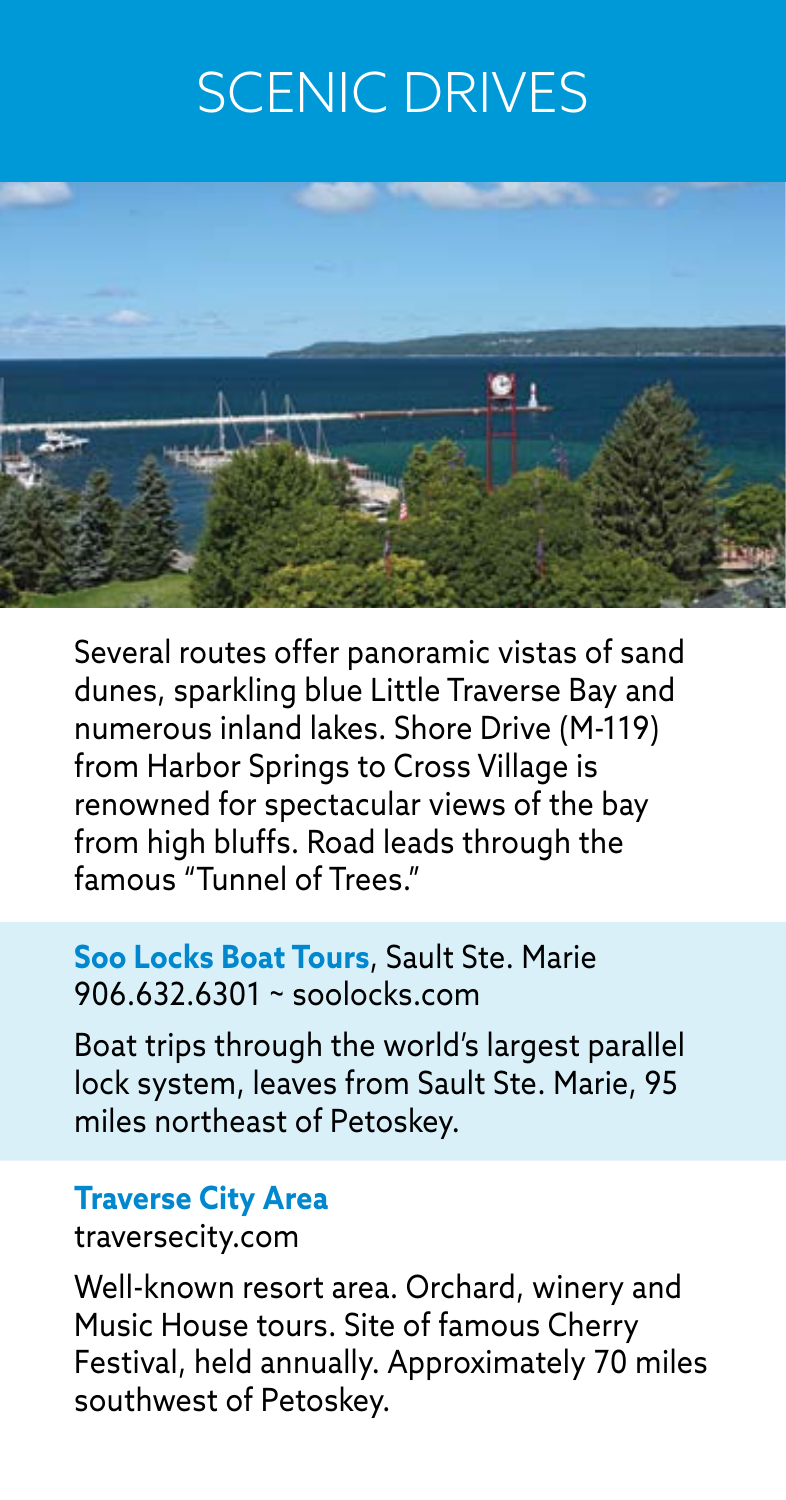## SPECIAL EVENTS CALENDAR



## **MAY**

**National Morel Mushroom Festival**, Boyne City Morel mushroom hunting, cooking demonstrations.

## **JUNE**

**Bay Harbor In-Water Boat Show**, Bay Harbor

A huge variety of boats, and entertainment.

## JULY

## **Antique Festivals & Art Shows**, Area-wide

Variety of quality artwork and antiques at several different shows.

## AUGUST

**Polish Festival**, Boyne Falls Polish food, music and dancing.

## **SEPTEMBER**

**Bridge Walk**, Mackinaw City Annual walk across Mackinac Bridge. **Taste of Harbor Springs**, Harbor Springs Sample local specialties.

## SEPTEMBER-OCTOBER

**Fall Color Tours** Matchless fall color in shades of orange, gold, and scarlet. Many scenic drives in the area.

## THANKSGIVING - EASTER

## **Skiing, Snowboarding & Tubing**

Midwest's best skiing at Boyne Mountain, The Highlands and Nub's Nob. Artificial snowmaking was pioneered here.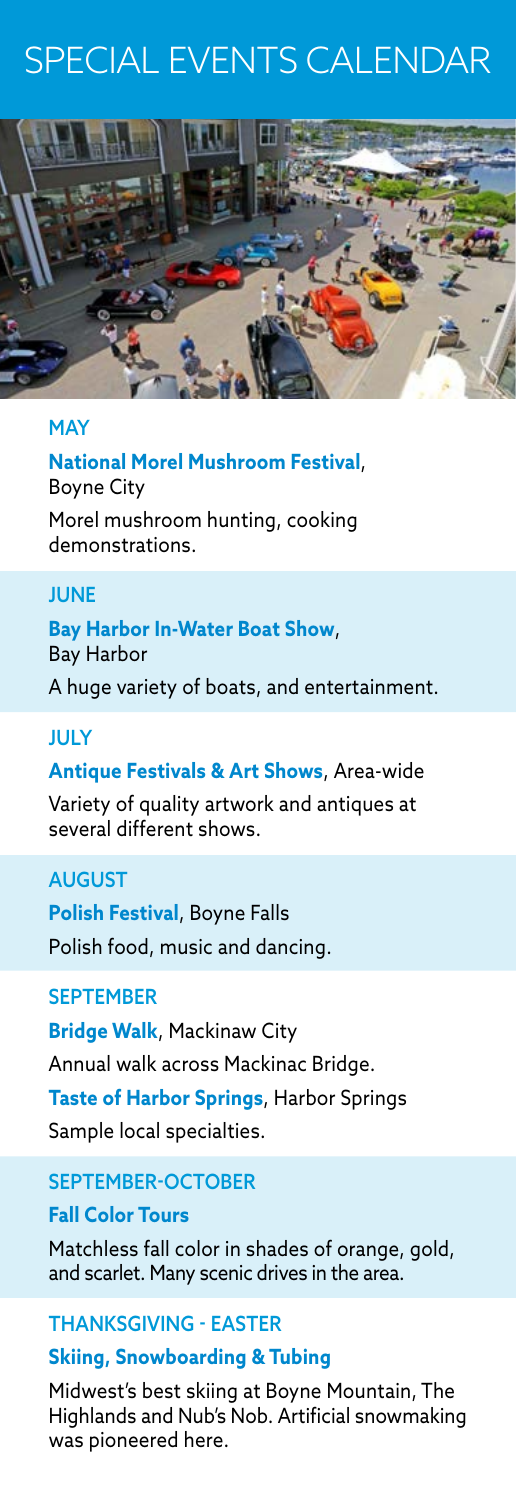## LODGING



## HISTORIC HOTELS & INNS

#### **Colonial Inn**

210 Artesian Avenue, Harbor Springs 231.526.2111 Outdoor pool Indoor whirlpool

#### **Stafford's Bay View Inn**

2011 Woodland Avenue (U.S. 31 North), Bay View (Petoskey) 800.258.1886 ~ 231.347.2771 Food service on site In-room whirlpool Water views

## **Stafford's Perry Hotel**

1420 South U.S. 131 Highway (Spring Street), Petoskey 866.439.9718 Food service on site Water views

100 Lewis Street, Petoskey 800.737.1899 ~ 231.347.4000 Food service on site Water views

#### **The Terrace Inn & 1911 Restaurant**

1549 Glendale (off U.S. 31, Bay View), Petoskey 800.530.9898 ~ 231.347.2410 Food service on site In-room whirlpool

## HOTELS & MOTELS

#### **@ Michigan Inn & Lodge**

### **AmericInn Lodge & Suites** 2645 Charlevoix Avenue (U.S. 31), Petoskey 231.439.8000

Indoor pool Indoor whirlpool Water views

## **Apple Tree Inn**

915 Spring Street (U.S. 131 South), Petoskey 800.348.2901 ~ 231.348.2900 Indoor pool Indoor and in-room whirlpools Water views

**Bay Inn of Petoskey** 2445 Charlevoix Avenue (U.S. 31), Petoskey 231.347.2593 Water views

### **Best Western of Harbor Springs**

8514 M-119, Harbor Springs 231.347.9050 ~ 800.528.1234 (worldwide reservations) Indoor pool Indoor and in-room whirlpools

#### **Birchwood Inn**

7291 South Lake Shore Drive, Harbor Springs 231.526.2151 Outdoor pool

#### **Boyne City Motel**

110 North East Street (M-75), Boyne City 231.582.6701

#### **Boyne Vue Motel**

2711 Railroad Street (just off U.S. 131), Boyne Falls 800.549.2822 ~ 231.549.2822

#### **Days Inn Petoskey**

909 Spring Street (U.S. 131 South), Petoskey 231.347.4193 Indoor pool Indoor and in-room whirlpools Water views

### **Hampton Inn & Suites of Petoskey** 920 Spring Street (U.S. 131 South), Petoskey 231.348.9555

Indoor pool Indoor and in-room whirlpools Water views

## **Holiday Inn Express Hotel & Suites**

**"Valley View"** 1751 U.S. 131 South, Petoskey 888.497.0105 ~ 231.487.0991 Indoor pool Sauna Indoor and in-room whirlpools Water views

### **Odawa Hotel**

1444 U.S. 131 South, Petoskey 877.442.6464 Food service on site Indoor pool Indoor whirlpool Water views

#### **Quality Inn**

1314 U.S. 31 North (at M-119), Petoskey 231.347.3220 800.228.5150 (worldwide reservations)

## **Stafford's Crooked River Lodge & Suites**

6845 U.S. 31 North, Alanson 866.548.0700 ~ 231.548.5000 Indoor pool Indoor and in-room whirlpool Water views

#### **Super 8**

1859 U.S. 131 South, Petoskey 231.348.3324 Indoor pool

## VACATION RENTALS

**Bay Harbor Vacation Rentals** 4160 Main Street, Bay Harbor 888.BAY.HARBOR (229.4272) ~ 231.439.2400 Water views (some)

#### **Crooked Tree Cottages**

Crooked Tree Drive, Petoskey 844.773.8319 ~ 231.439.4000 Food service on site Outdoor pool

#### **Hamlet Village Resort Homes & Condominiums, Land Masters**

5484 South Pleasantview Road, Harbor Springs 800.678.2341 ~ 231.526.2641 Indoor pool Sauna Indoor and in-room whirlpools

#### **Lakeside Cottages**

3600 Village Harbor Drive, Bay Harbor 844.773.8319 ~ 231.439.4000 Food service on site Outdoor pool Outdoor whirlpool Water views

#### **Northern Michigan Escapes**

110 Water Street, Boyne City 231.459.4257 ~ [northernmichiganescapes.com](http://northernmichiganescapes.com)  Water views (some)

#### **Trout Creek Condominiums**

4749 South Pleasantview Road, Harbor Springs 800.748.0245 ~ 231.526.2148 Indoor and outdoor pools Sauna Indoor and in-room whirlpools

#### **Water Street Inn**

240 Front Street, Boyne City 800.456.4313 In-room whirlpool Water views

#### RESORTS

#### **Boyne Mountain Resort**

1 Boyne Mountain Road, Boyne Falls 844.773.8321 ~ 231.549.6000 Food service on site Indoor and outdoor pools Sauna Outdoor whirlpool

**The Highlands Resort** 600 Highland Drive, Harbor Springs 855.229.3421 ~ 231.526.3000 Food service on site Outdoor pool Outdoor whirlpool

### **Inn at Bay Harbor, Autograph Collection**

3600 Village Harbor Drive, Bay Harbor 844.773.8319 ~ 231.439.4000 Food service on site Outdoor pool Outdoor whirlpool Water views

## **Village Suites Bay Harbor**

4160 Main Street, Bay Harbor 888.BAY.HARBOR (229.4272) ~ 231.439.2400 Food service on site Outdoor pool Outdoor whirlpool Water views

## ADDITIONAL ACCOMMODATIONS

#### **North Central Michigan College**

1515 Howard Street, Petoskey 231.439.6392 Food service on site

*Michigan law requires all businesses, including restaurants and bars, to be smoke free. Smoking is also banned in enclosed areas of hotels, motels, and inns.*